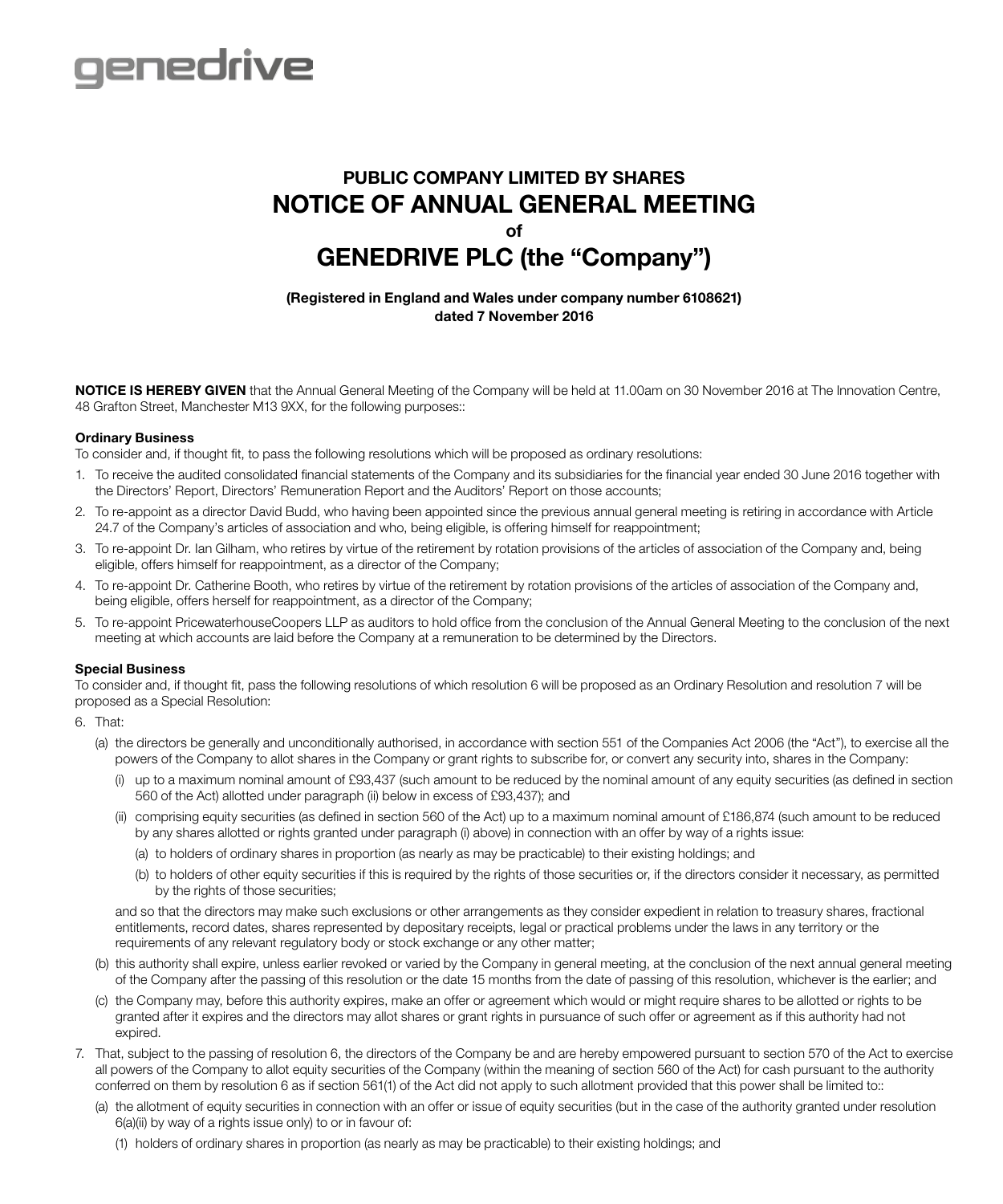(2) holders of other equity securities if this is required by the rights of those securities or, if the directors consider it necessary, as permitted by the rights of those securities;

and so that the directors may make such exclusions or other arrangements as they consider expedient in relation to treasury shares, fractional entitlements, record dates, shares represented by depositary receipts, legal or practical problems under the laws in any territory or the requirements of any relevant regulatory body or stock exchange or any other matter;

- (b) the allotment (otherwise than pursuant to paragraph (a) above and paragraph (c) below) of equity securities pursuant to the authority granted under resolution 6(a)(i) up to an aggregate nominal amount of £15,825.87 pursuant to the terms of any share option scheme or arrangement, being equal to 5.65% of the issued share capital of the Company at the date of the notice of this meeting; and
- (c) the allotment (otherwise than pursuant to paragraphs (a) and (b) of this resolution) of equity securities pursuant to the authority granted under resolution 6(a)(i) up to an aggregate nominal amount of £28,034 being equal to 10% of the issued share capital of the Company at the date of the notice of this meeting;

provided that this authority shall expire, unless earlier revoked or varied by the Company in general meeting, at the conclusion of the next annual general meeting of the Company after the passing of this resolution or the date 15 months from the date of passing of this resolution, whichever is the earlier, provided that the Company may before such expiry make an offer or agreement which would or might require equity securities to be allotted after such expiry and the Directors may allot equity securities in pursuance of such offer or agreement as if the authority conferred hereby had not expired.

By order of the Board

Hugh John Joseph Rylands **Secretary** 

Registered office of the Company:

The Incubator Building Grafton Street Manchester M13 9XX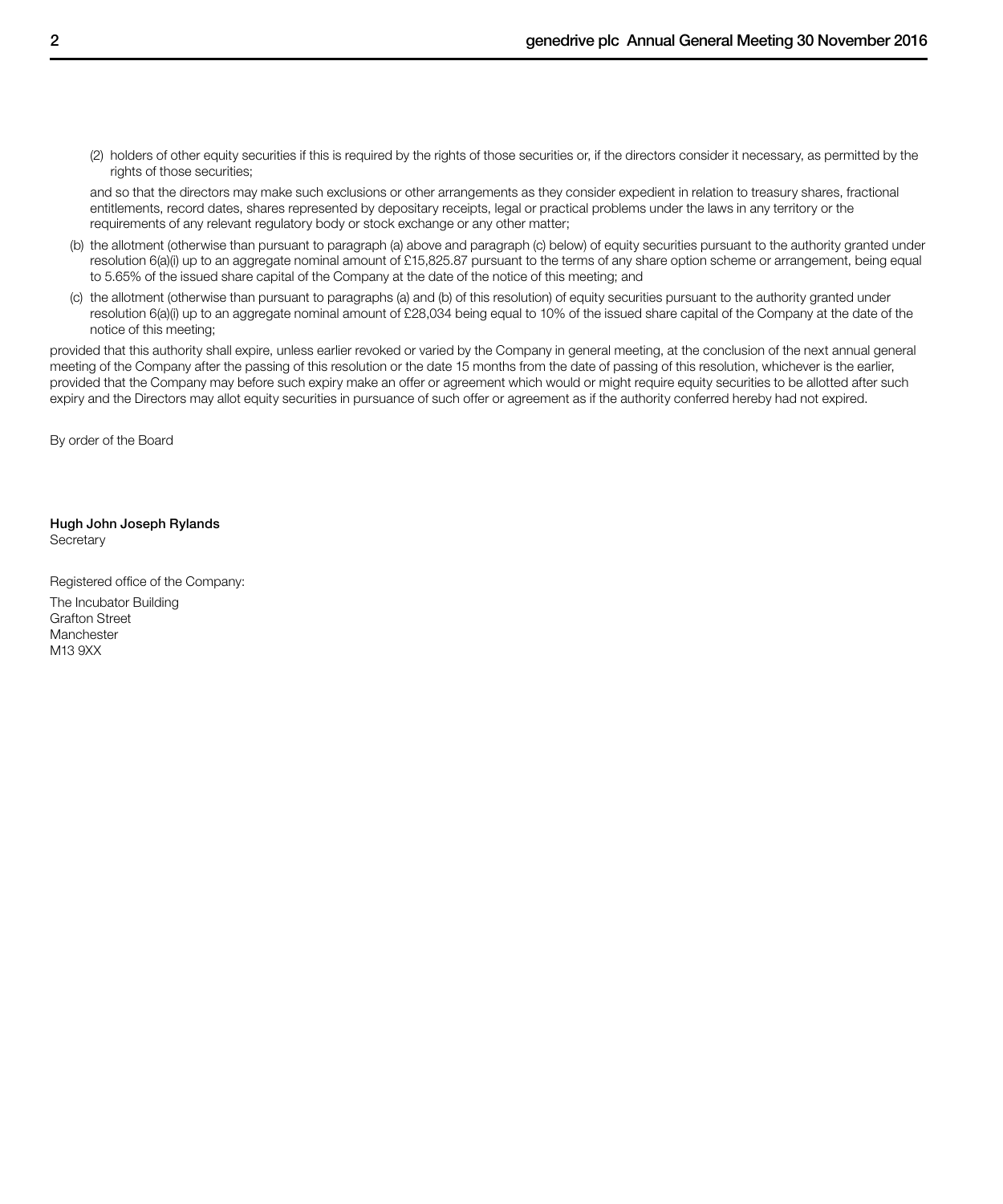# NOTES

#### Appointment of Proxy

- 1. As a member of the Company you are entitled to appoint one or more than one proxy to exercise all or any of your rights to attend, speak and vote at a meeting of the Company and any member entitled to more than one vote need not use all his votes or cast all his votes he uses in the same way. You should have received a proxy form with this notice of meeting. You can only appoint a proxy using the procedures set out in the notes to the proxy form. A proxy need not be a member of the Company.
- 2. To be effective, the proxy form, and any power of attorney or other authority under which it is executed (or a duly certified copy of any such power or authority), must be deposited at the office of the Company's Registrar, the details of which are given below, not less than 48 hours before the time for holding the meeting (i.e. by 11.00 am on 28 November 2016) and if not so deposited shall be invalid. If the meeting should be adjourned, the proxy form, if not previously lodged, will be effective for use at the adjourned meeting as long as it is lodged, duly completed, as set out above, no later than 48 hours before the adjourned meeting, and if there should be a poll on any of the resolutions which is taken more than 48 hours after it was demanded the proxy form will be effective, if not previously lodged, for use at the poll as long as it is lodged, duly completed, as set out above not later than 24 hours before the time appointed for the taking of the poll.

Address: Neville Registrars Limited 18 Laurel Lane

 Halesowen B63 3DA

#### Entitlement to attend and vote

- 3. Pursuant to Regulation 41 of the Uncertificated Securities Regulations 2001, only those members entered in the Company's register of members at:
	- 6.00pm on 28 November 2016; or
	- if this Meeting is adjourned, at 6.00pm on the day two days prior to the adjourned meeting

shall be entitled to attend and vote at the Meeting.

#### CREST

4. CREST members who wish to appoint a proxy or proxies by utilising the CREST electronic proxy appointment service may do so for the meeting and at any adjournment(s) thereof by utilising the procedures described in the CREST Manual. CREST Personal Members or other CREST sponsored members and those CREST members who have appointed a voting service provider(s) should refer to their CREST sponsor or voting service provider(s) who will be able to take the appropriate action on their behalf.

In order for a proxy appointment made by means of CREST to be valid, the appropriate CREST message (a "CREST Proxy Instruction") must be properly authenticated in accordance with EuroClear UK & Ireland Limited's ("EUI") specifications and must contain the information required for such instructions, as described in the CREST Manual. The message must be transmitted so as to be received by the Issuer's agent ("ID 7RA11") not less than 48 hours before the time fixed for the meeting. For this purpose, the time of receipt will be taken to be the time (as determined by the timestamp applied to the message by the CREST Applications Host) from which the issuer's agent is able to retrieve the message by enquiry to CREST in the manner prescribed by CREST. CREST members and, where applicable their CREST sponsors or voting service provider(s) should note that EUI does not make

available special procedures in CREST for any particular messages. Normal system timings and limitations will therefore apply in relation to the input of CREST Proxy Instructions. It is the responsibility of the CREST member concerned to take (or, if the CREST member is a CREST personal member or sponsored member or has appointed a voting service provider(s)), to procure that his CREST sponsor or voting service provider(s) take(s) such action as shall be necessary to ensure that a message is transmitted by means of the CREST system by any particular time. In this regard, CREST members and, where applicable, their CREST sponsors or voting service providers are referred, in particular, to those sections of the CREST Manual concerning practical limitations of the CREST system and timings.

#### Corporate Representatives

- 5. In order to facilitate voting by corporate representatives at the meeting, arrangements will be put in place at the meeting so that: (i) if a corporate shareholder has appointed the chairman of the meeting as its corporate representative to vote on a poll in accordance with the directions of all of the other corporate representatives for that shareholder at the meeting, then on a poll those corporate representatives will give voting directions to the chairman and the chairman will vote (or withhold a vote) as corporate representative in accordance with those directions; and (ii) if more than one corporate representative for the same corporate shareholder attends the meeting but the corporate shareholder has not appointed the chairman of the meeting as its corporate representative, a designated corporate representative will be nominated, from those corporate representatives who attend, who will vote on a poll and the other corporate representatives will give voting directions to that designated corporate representative. Corporate shareholders are referred to the guidance issued by the Institute of Chartered Secretaries and Administrators on proxies and corporate representatives (www.icsa.org.uk) for further details of this procedure. The guidance includes a sample form of appointment letter if the chairman is being appointed as described in (i) above.
- 6. In the case of joint holders, the vote of the senior who tenders a vote whether in person or by proxy will be accepted to the exclusion of the votes of the other joint holders and for this purpose seniority will be determined by the order in which the names stand in the register of members of the Company in respect of the relevant holding.
- 7. A "vote withheld" is not a vote in law and will not be counted in the calculation of the votes for or against a resolution.
- 8. Completion and return of the proxy form will not preclude a member from attending and voting in person at the meeting.

#### Communication

9. Except as provided above, members who wish to communicate with the Company in relation to the Meeting should do so by writing to the Company Secretary and by using post to the registered office of the Company. No other methods of communications will be accepted.

Address: The Company Secretary Genedrive Plc The Incubator Building Grafton Street **Manchester** M13 9XX